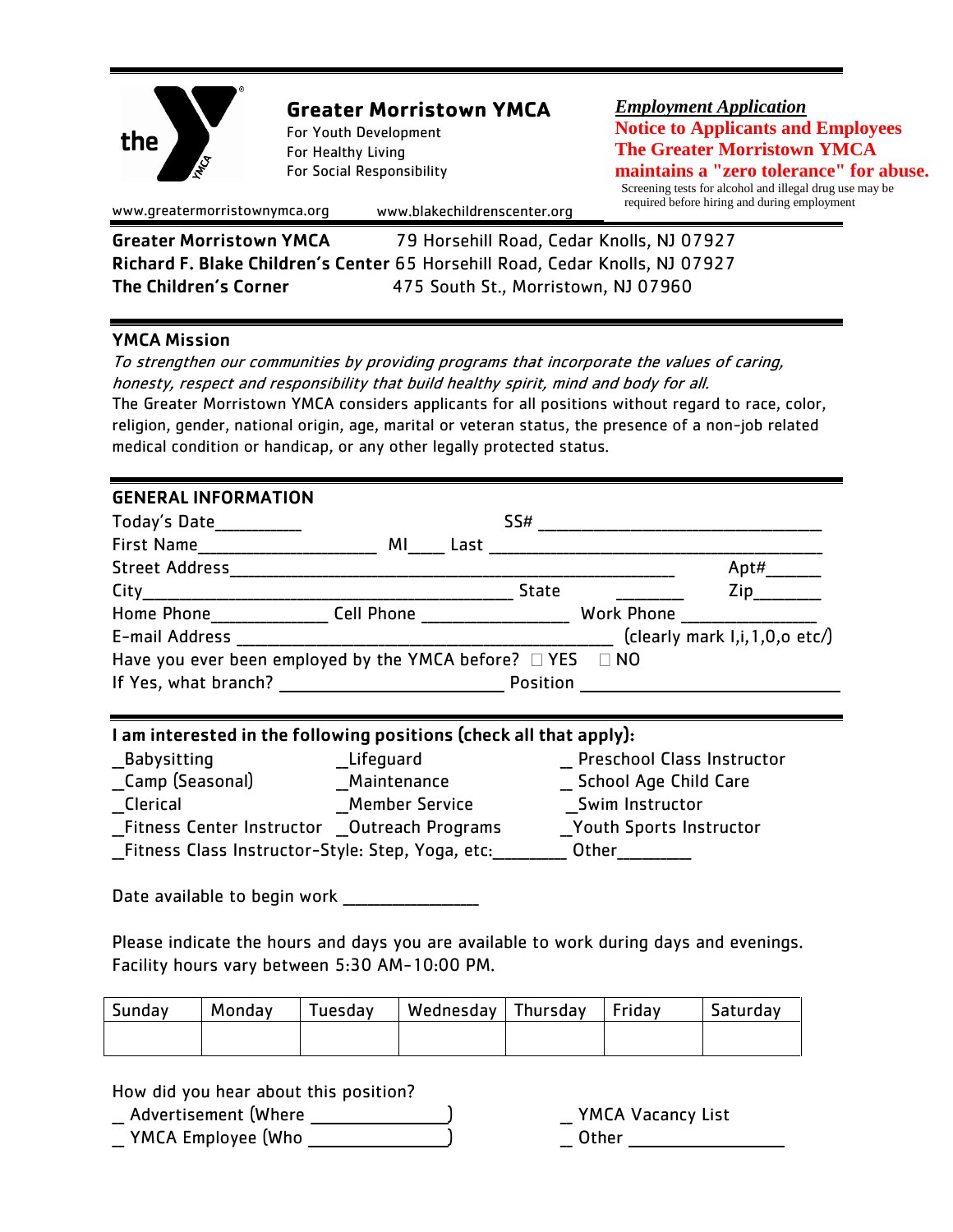### EMPLOYMENT HISTORY

Starting with the present or most recent, list all previous employers. Include self-employment, summer, part time jobs and all periods of unemployment. Use additional paper if necessary.

| Summary of Work Performed                                                                                                                                       |  |  |  | <u> 1989 - Johann Stoff, deutscher Stoffen und der Stoffen und der Stoffen und der Stoffen und der Stoffen und der</u> |
|-----------------------------------------------------------------------------------------------------------------------------------------------------------------|--|--|--|------------------------------------------------------------------------------------------------------------------------|
|                                                                                                                                                                 |  |  |  |                                                                                                                        |
| <b>VOLUNTEER HISTORY</b><br>You may exclude anything that may indicate race, color, religion, gender, national origin, age,<br>handicap or status as a veteran. |  |  |  |                                                                                                                        |
|                                                                                                                                                                 |  |  |  |                                                                                                                        |
|                                                                                                                                                                 |  |  |  |                                                                                                                        |
|                                                                                                                                                                 |  |  |  |                                                                                                                        |
|                                                                                                                                                                 |  |  |  |                                                                                                                        |
|                                                                                                                                                                 |  |  |  |                                                                                                                        |
|                                                                                                                                                                 |  |  |  |                                                                                                                        |
|                                                                                                                                                                 |  |  |  |                                                                                                                        |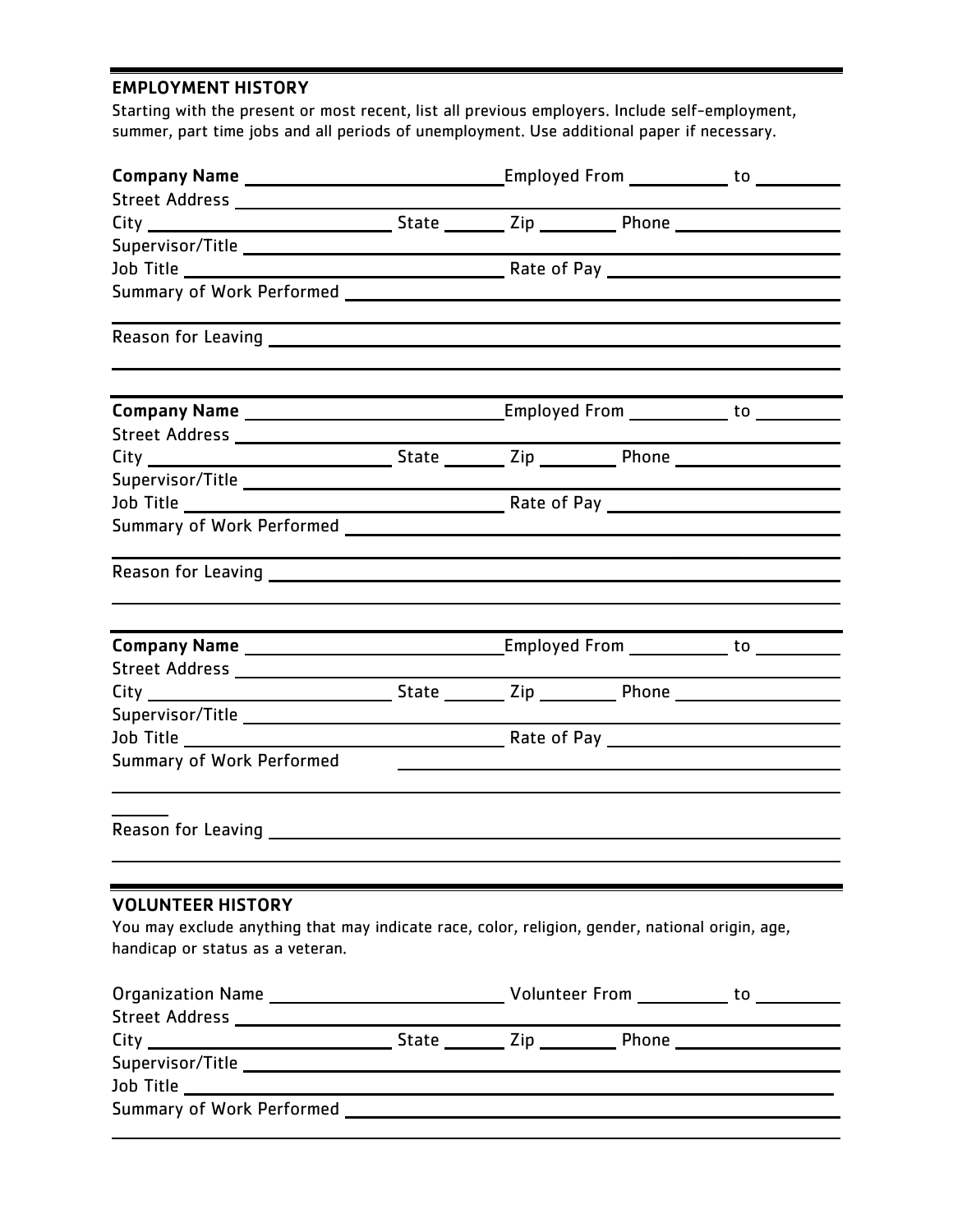### EDUCATION & SKILLS

| <b>Education</b>   | Name & Location of School | <b>Degree Area or Relevant Course</b><br>Work | <b>Diploma</b> |
|--------------------|---------------------------|-----------------------------------------------|----------------|
|                    |                           |                                               |                |
| <b>High School</b> |                           |                                               |                |
|                    |                           |                                               |                |
|                    |                           |                                               |                |
| College/University |                           |                                               |                |
|                    |                           |                                               |                |
|                    |                           |                                               |                |
| College/University |                           |                                               |                |
|                    |                           |                                               |                |
|                    |                           |                                               |                |
| Other Training or  |                           |                                               |                |
|                    |                           |                                               |                |
| Education          |                           |                                               |                |

## Certifications (Copies will be required upon hire)

| First Aid | Expiration        | CPR | Expiration |
|-----------|-------------------|-----|------------|
| Lifequard | Type & Expiration |     | Expiration |

\_\_ Fitness Certification \_\_\_\_\_\_\_\_\_\_\_\_\_\_\_\_\_\_\_\_\_\_\_\_\_\_\_\_Types & Expiration

Why are you applying to work at the YMCA?

What are your qualifications for the position you are applying for?

What are your interests and hobbies?

#### PERSONAL REFERENCES *(one reference must be a family member)*.

Please list one reference who is related to you and two who are not related and have known you for at least one year.

| Address        |  |
|----------------|--|
| <b>Address</b> |  |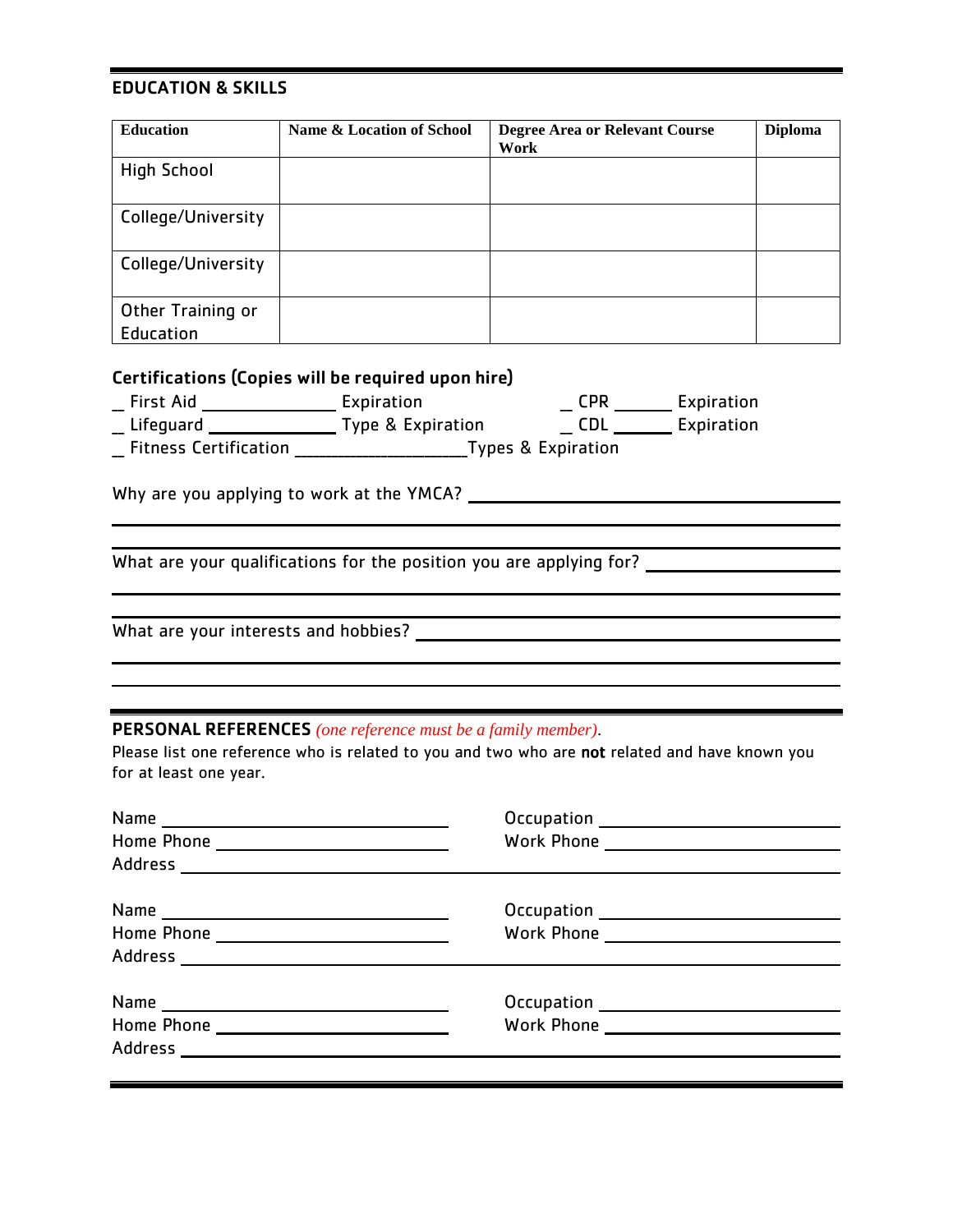| Are you over 18 years of age?<br>If not, can you obtain a valid work permit?<br>Have you ever been terminated from a position?<br>If yes, please explain example and the set of the set of the set of the set of the set of the set of the set of the set of the set of the set of the set of the set of the set of the set of the set of the set of the set of |                                                 | Yes No<br>_Yes _No<br>Yes No |
|-----------------------------------------------------------------------------------------------------------------------------------------------------------------------------------------------------------------------------------------------------------------------------------------------------------------------------------------------------------------|-------------------------------------------------|------------------------------|
| Have you ever been convicted of a crime? Yes No<br>If yes, please explain example and the set of the set of the set of the set of the set of the set of the set of the set of the set of the set of the set of the set of the set of the set of the set of the set of the set of                                                                                |                                                 |                              |
| <b>EMERGENCY CONTACT</b><br>Home Phone                                                                                                                                                                                                                                                                                                                          | Relationship ____________________<br>Work Phone |                              |

The above information is true and complete to the best of my knowledge. Should I be employed by the Greater Morristown YMCA, any misrepresentation or false statement contained herein may be considered cause for possible dismissal. The Greater Morristown YMCA has my permission to obtain all necessary information from the references I have listed, or any other sources, concerning my prior employment or personal history, and I release all parties from any possible damages resulting from disclosing such information.

I understand that neither this application, nor my acceptance of employment with the Greater Morristown YMCA shall constitute an employment contract of any kind. Should I be employed by the YMCA, I may resign such employment at any time at my discretion with or without prior notice and the YMCA may terminate my employment at any time at its discretion, with or without cause and with or without prior notice.

Signature Date Date Date

#### Applicant Statement

I certify that all information I have provided in order to apply for and secure work with the YMCA is true, complete and correct, and I understand that any information provided by me that is found to be false, incomplete or misrepresented in any respect, will be sufficient cause to (i) cancel further consideration of this application, or (ii) immediately discharge me from the YMCA's service, whenever it is discovered. Initial \_\_\_\_\_\_\_

I expressly authorize, without reservation, the YMCA, its representatives, employees or agents to contact and obtain information from all references (personal and professional), employers, public agencies, licensing authorities and educational institutions and to otherwise verify the accuracy of all information provided by me in this application, resumé or job interview. I hereby waive any and all rights and claims I may have regarding the YMCA, its agents, employees or representatives, for

seeking, gathering and using such information in the employment process and all other persons, corporations, organizations for furnishing such information about me. I am aware that I have the right to make a written request for disclosure of the nature and scope of any report that may be ordered. Initial \_\_\_\_\_\_\_